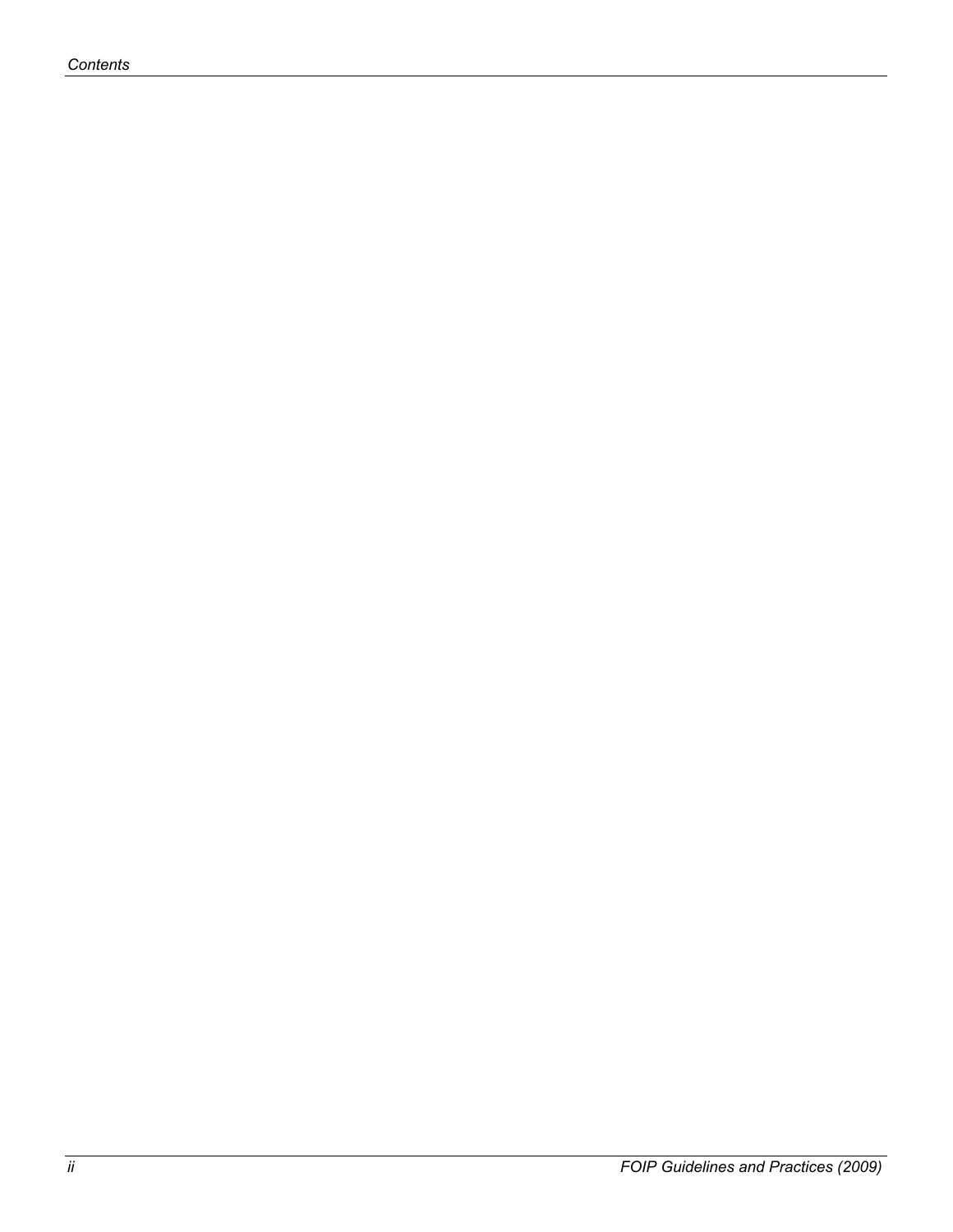## **Detailed Table of Contents**

| 1. |                                                                                   | Page |
|----|-----------------------------------------------------------------------------------|------|
|    |                                                                                   |      |
|    |                                                                                   |      |
|    |                                                                                   |      |
|    |                                                                                   |      |
|    |                                                                                   |      |
|    |                                                                                   |      |
|    |                                                                                   |      |
|    |                                                                                   |      |
|    |                                                                                   |      |
|    |                                                                                   |      |
|    |                                                                                   |      |
|    |                                                                                   |      |
|    |                                                                                   |      |
|    |                                                                                   |      |
|    |                                                                                   |      |
|    |                                                                                   |      |
|    |                                                                                   |      |
|    |                                                                                   |      |
|    |                                                                                   |      |
|    |                                                                                   |      |
|    |                                                                                   |      |
|    |                                                                                   |      |
|    |                                                                                   |      |
|    |                                                                                   |      |
|    |                                                                                   |      |
|    | Certain categories of information in court and judicial records (section 4(1)(a)) |      |
|    |                                                                                   |      |
|    |                                                                                   |      |
|    |                                                                                   |      |
|    |                                                                                   |      |
|    |                                                                                   |      |
|    |                                                                                   |      |
|    |                                                                                   |      |
|    |                                                                                   |      |
|    |                                                                                   |      |
|    |                                                                                   |      |
|    |                                                                                   |      |
|    |                                                                                   |      |
|    |                                                                                   |      |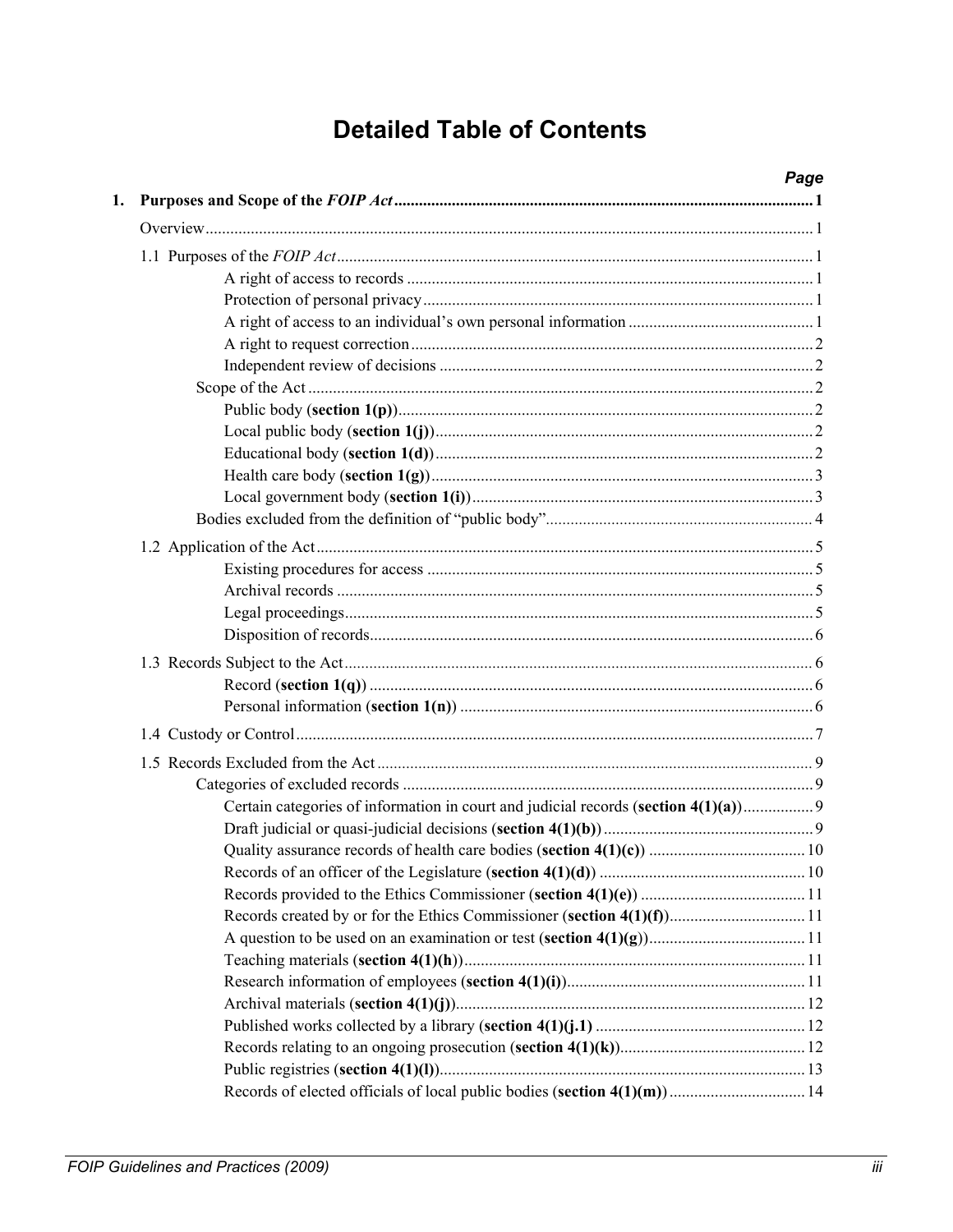|    | Personal records of appointed or elected members of the governing body of a              |    |
|----|------------------------------------------------------------------------------------------|----|
|    | Personal or constituency records of a member of the Executive Council                    |    |
|    | Records of the Speaker or an MLA that are in the custody or control of the               |    |
|    | Correspondence of Ministers, MLAs and agency heads (section 4(1)(q)) 16                  |    |
|    |                                                                                          |    |
|    |                                                                                          |    |
|    | Credit union records respecting loans assumed by the Credit Union Deposit                |    |
|    | Health information of a public body that is a custodian under the                        |    |
|    |                                                                                          |    |
|    |                                                                                          |    |
|    |                                                                                          |    |
|    | Records relating to an audit by the Chief Internal Auditor of Alberta (section 6(7))  19 |    |
|    |                                                                                          |    |
|    |                                                                                          |    |
|    |                                                                                          |    |
|    |                                                                                          |    |
| 2. |                                                                                          |    |
|    |                                                                                          |    |
|    |                                                                                          |    |
|    |                                                                                          |    |
|    |                                                                                          |    |
|    |                                                                                          |    |
|    |                                                                                          |    |
|    |                                                                                          |    |
|    |                                                                                          |    |
|    |                                                                                          |    |
|    |                                                                                          | 29 |
|    |                                                                                          |    |
|    |                                                                                          |    |
|    |                                                                                          |    |
|    |                                                                                          |    |
|    |                                                                                          |    |
|    |                                                                                          |    |
|    |                                                                                          |    |
|    |                                                                                          |    |
|    |                                                                                          |    |
|    |                                                                                          |    |
|    |                                                                                          |    |
|    |                                                                                          |    |
|    |                                                                                          |    |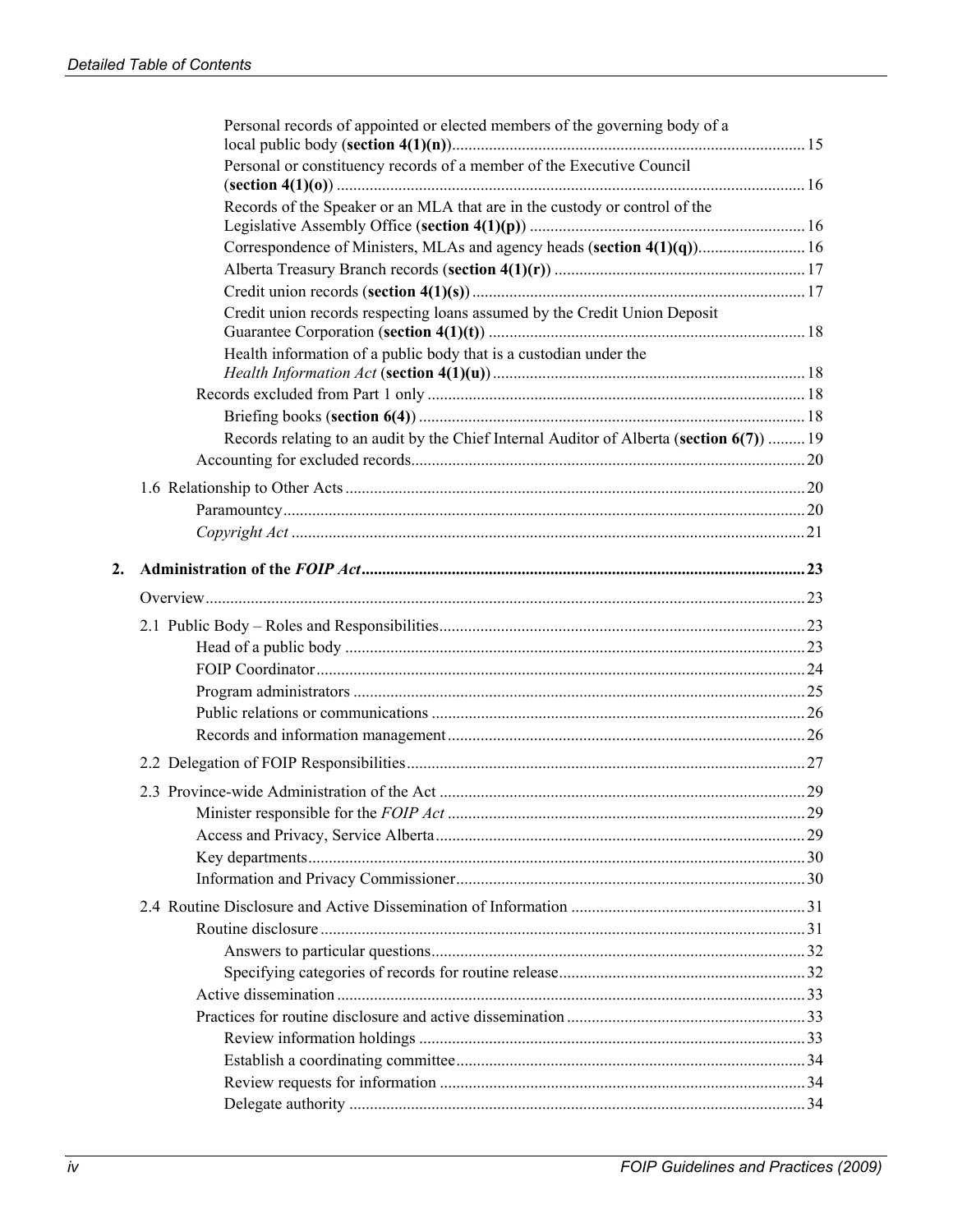| 3. |                                                                                                                                                                   |  |
|----|-------------------------------------------------------------------------------------------------------------------------------------------------------------------|--|
|    |                                                                                                                                                                   |  |
|    |                                                                                                                                                                   |  |
|    |                                                                                                                                                                   |  |
|    |                                                                                                                                                                   |  |
|    |                                                                                                                                                                   |  |
|    |                                                                                                                                                                   |  |
|    |                                                                                                                                                                   |  |
|    | Providing information necessary for the exercise of rights under the Act 51                                                                                       |  |
|    |                                                                                                                                                                   |  |
|    |                                                                                                                                                                   |  |
|    |                                                                                                                                                                   |  |
|    |                                                                                                                                                                   |  |
|    |                                                                                                                                                                   |  |
|    |                                                                                                                                                                   |  |
|    | Request for access to personal information that includes health information 55                                                                                    |  |
|    | For public bodies that are not custodians under the Health Information Act 55<br>For public bodies that are custodians under the <i>Health Information Act</i> 55 |  |
|    |                                                                                                                                                                   |  |
|    |                                                                                                                                                                   |  |
|    |                                                                                                                                                                   |  |
|    |                                                                                                                                                                   |  |
|    |                                                                                                                                                                   |  |
|    |                                                                                                                                                                   |  |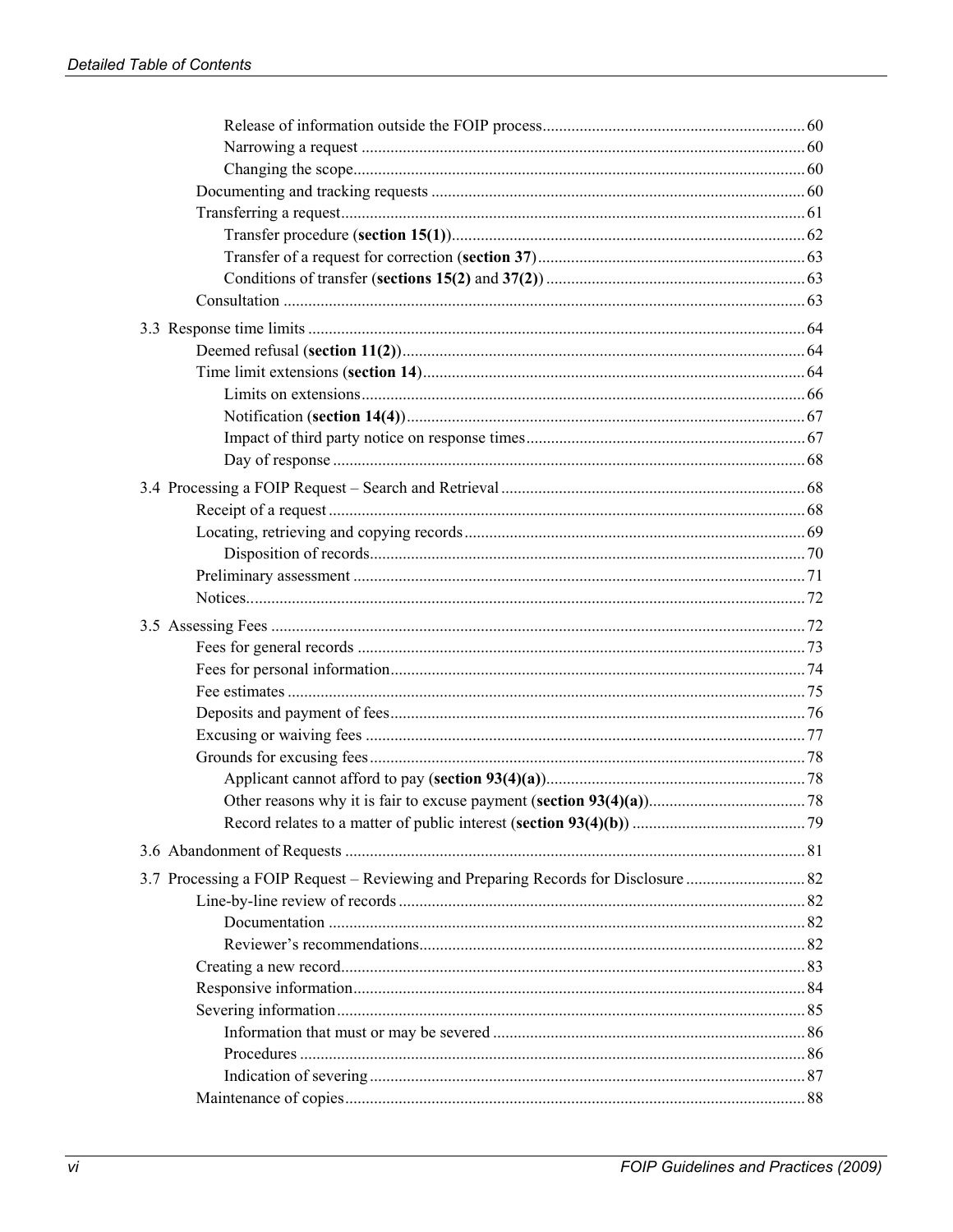| 4. |                                                                                           |  |
|----|-------------------------------------------------------------------------------------------|--|
|    |                                                                                           |  |
|    |                                                                                           |  |
|    |                                                                                           |  |
|    |                                                                                           |  |
|    |                                                                                           |  |
|    |                                                                                           |  |
|    |                                                                                           |  |
|    |                                                                                           |  |
|    |                                                                                           |  |
|    |                                                                                           |  |
|    |                                                                                           |  |
|    |                                                                                           |  |
|    |                                                                                           |  |
|    | Harm significantly the competitive position of a third party (section $16(1)(c)(i)$ ) 106 |  |
|    | Interfere significantly with the negotiating position of a third party                    |  |
|    |                                                                                           |  |
|    | Result in similar information no longer being supplied to the public body                 |  |
|    | Result in undue financial loss or gain to any person or organization                      |  |
|    |                                                                                           |  |
|    |                                                                                           |  |
|    |                                                                                           |  |
|    |                                                                                           |  |
|    |                                                                                           |  |
|    | If an enactment of Alberta or Canada authorizes or requires disclosure                    |  |
|    |                                                                                           |  |
|    | If the information relates to a non-arm's length transaction between a public             |  |
|    | If the information is in a record in the archives of a public body and has                |  |
|    |                                                                                           |  |
|    |                                                                                           |  |
|    | Figure 1: Section 16 – Disclosure Harmful to Business Interests of a Third Party 112      |  |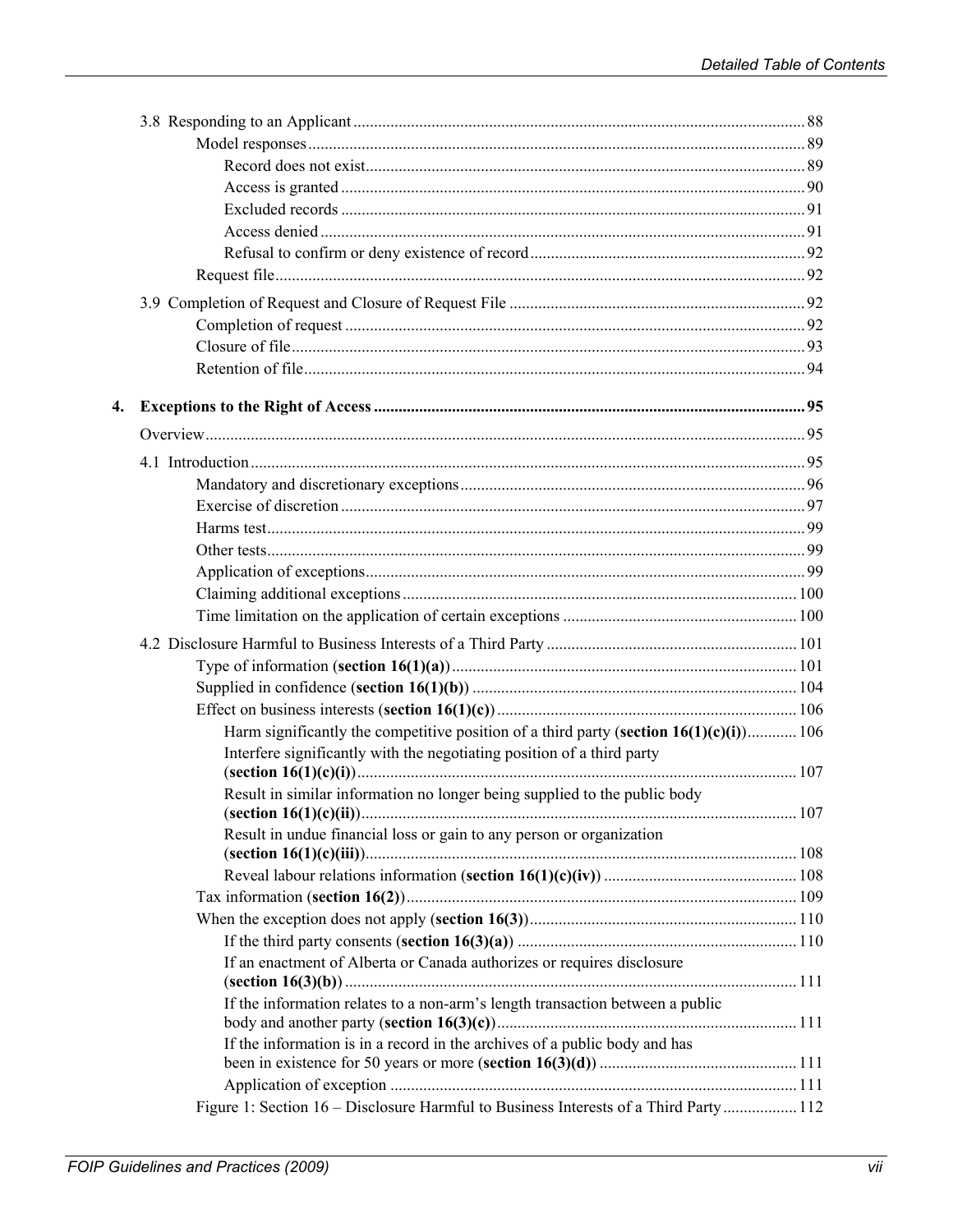| Disclosure not an unreasonable invasion of a third party's privacy (section 17(2)) 113         |  |
|------------------------------------------------------------------------------------------------|--|
|                                                                                                |  |
| Compelling circumstances affecting anyone's health or safety (section 17(2)(b)) 115            |  |
| Act of Alberta or Canada authorizes or requires disclosure (section 17(2)(c) 115               |  |
| Classification, salary range, discretionary benefits or employment responsibilities            |  |
| Contracts to supply goods and services to a public body (section 17(2)(f)  118                 |  |
| Licence, permit or similar discretionary benefit relating to a commercial                      |  |
|                                                                                                |  |
|                                                                                                |  |
|                                                                                                |  |
| Enrolment in a school, or in a program of a                                                    |  |
| Attendance at or participation in a public event or public activity                            |  |
|                                                                                                |  |
| Receipt of an honour or award granted by or through a public body                              |  |
|                                                                                                |  |
|                                                                                                |  |
| Medical, psychiatric or psychological information (section 17(4)(a)) 124                       |  |
| Information that is an identifiable part of a law enforcement record (section $17(4)(b)$ ) 124 |  |
| Information that relates to eligibility for income assistance or social service benefits       |  |
|                                                                                                |  |
| Personal information collected on a tax return or gathered for the                             |  |
|                                                                                                |  |
|                                                                                                |  |
| Personal recommendations or evaluations, character references                                  |  |
|                                                                                                |  |
| Name of individual with other personal information or that would reveal                        |  |
| Racial or ethnic origin or religious or political beliefs or associations                      |  |
| Circumstances relevant to the determination of unreasonable invasion of privacy                |  |
|                                                                                                |  |
|                                                                                                |  |
|                                                                                                |  |
| Public health, safety and protection of the environment (section 17(5)(b)) 130                 |  |
|                                                                                                |  |
| Research on or validation of the claims, disputes or grievances                                |  |
|                                                                                                |  |
|                                                                                                |  |
|                                                                                                |  |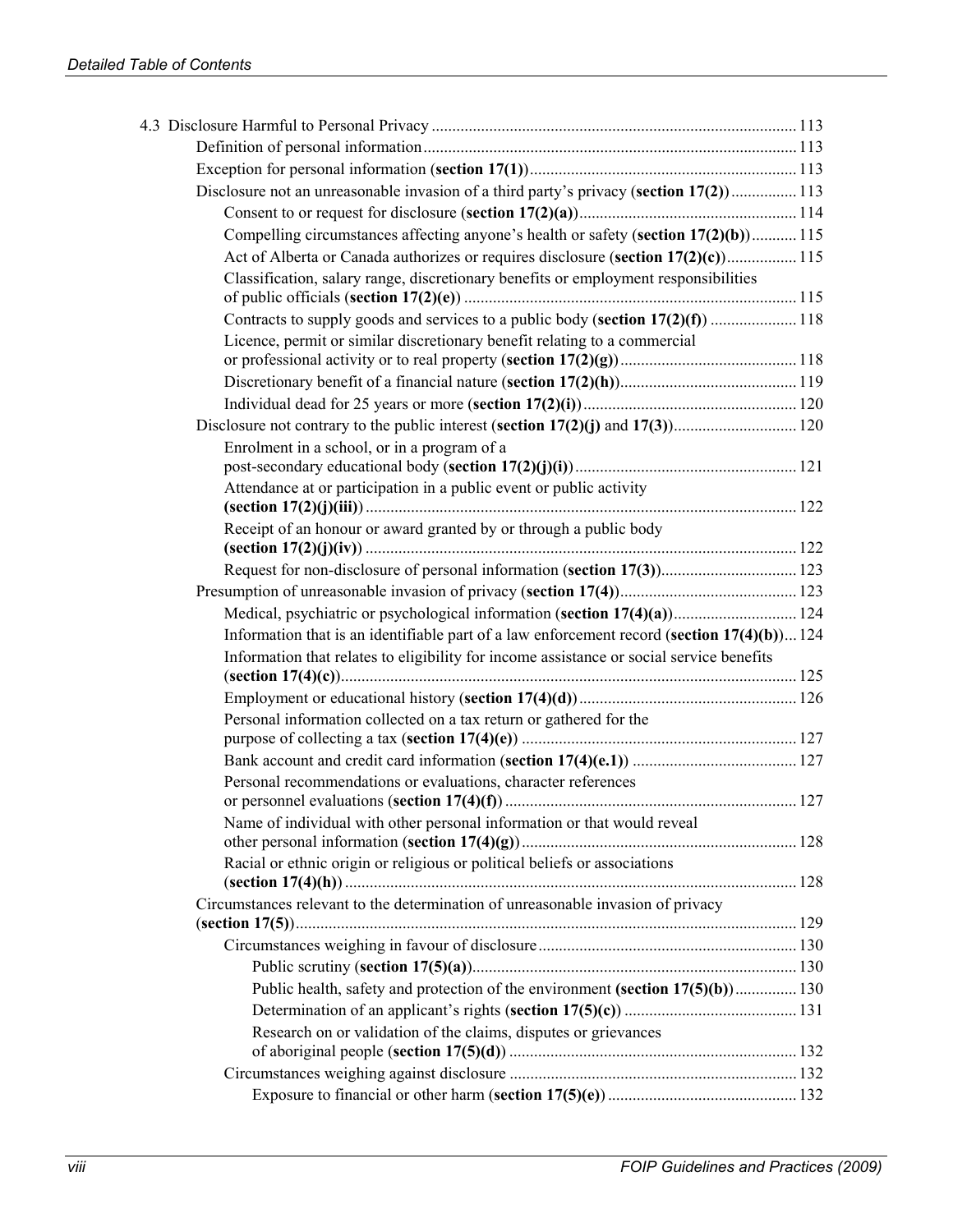| Personal information originally provided by the applicant (section 17(5)(i)  134            |  |
|---------------------------------------------------------------------------------------------|--|
|                                                                                             |  |
|                                                                                             |  |
|                                                                                             |  |
|                                                                                             |  |
|                                                                                             |  |
|                                                                                             |  |
|                                                                                             |  |
|                                                                                             |  |
|                                                                                             |  |
| Figure 3: Section 18 – Disclosure Harmful to Individual or Public Safety  140               |  |
|                                                                                             |  |
| Confidential evaluations for employment, contracts or other benefits (section 19(1)) 141    |  |
|                                                                                             |  |
|                                                                                             |  |
|                                                                                             |  |
|                                                                                             |  |
|                                                                                             |  |
|                                                                                             |  |
|                                                                                             |  |
|                                                                                             |  |
| Prejudice the defence of Canada or of any foreign state allied to or                        |  |
|                                                                                             |  |
| Disclose activities suspected of constituting threats to the security                       |  |
|                                                                                             |  |
| Harm the effectiveness of investigative techniques and procedures (section $20(1)(c)$ ) 150 |  |
|                                                                                             |  |
| Reveal criminal intelligence relating to organized criminal activities                      |  |
| Interfere with or harm an ongoing or unsolved investigation (section $20(1)(f)$ ) 152       |  |
| Reveal information relating to the exercise of prosecutorial discretion                     |  |
|                                                                                             |  |
| Deprive of the right to a fair trial or impartial adjudication (section $20(1)(h)$ ) 153    |  |
|                                                                                             |  |
|                                                                                             |  |
|                                                                                             |  |
|                                                                                             |  |
|                                                                                             |  |
| Reveal information in a confidential correctional record (section $20(1)(n)$ )  155         |  |
| Exposure to civil liability or harm to the proper custody or supervision                    |  |
|                                                                                             |  |
|                                                                                             |  |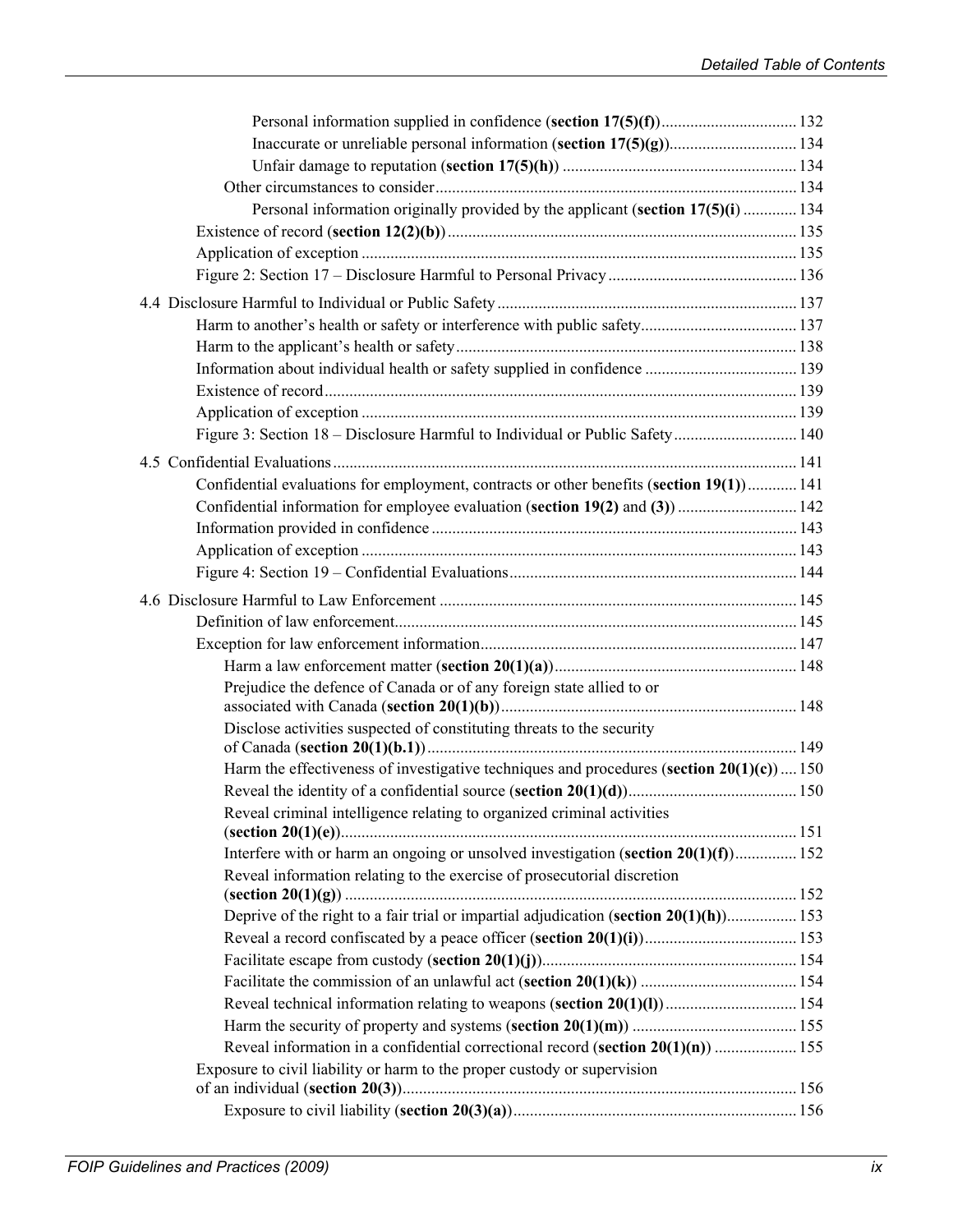| Harm to the proper custody or supervision of an individual under the                  |  |
|---------------------------------------------------------------------------------------|--|
|                                                                                       |  |
|                                                                                       |  |
|                                                                                       |  |
|                                                                                       |  |
|                                                                                       |  |
|                                                                                       |  |
|                                                                                       |  |
|                                                                                       |  |
|                                                                                       |  |
|                                                                                       |  |
|                                                                                       |  |
|                                                                                       |  |
|                                                                                       |  |
|                                                                                       |  |
| Figure 6: Section 21 – Disclosure Harmful to Intergovernmental Relations  165         |  |
|                                                                                       |  |
|                                                                                       |  |
|                                                                                       |  |
| Information in a record in existence for 15 years or more (section $22(2)(a)$ ) 168   |  |
| Information in a record of a decision made by Executive Council                       |  |
|                                                                                       |  |
|                                                                                       |  |
|                                                                                       |  |
|                                                                                       |  |
|                                                                                       |  |
|                                                                                       |  |
|                                                                                       |  |
|                                                                                       |  |
|                                                                                       |  |
|                                                                                       |  |
|                                                                                       |  |
| Advice, proposals, recommendations, analyses or policy options (section 24(1)(a)) 178 |  |
|                                                                                       |  |
| Positions, plans, procedures, criteria or instructions developed for the purpose of   |  |
|                                                                                       |  |
| Plans relating to the management of personnel or administration of the public         |  |
|                                                                                       |  |
| Contents of draft legislation, regulations and orders (section 24(1)(e)) 182          |  |
| Contents of agendas or minutes of meetings of the governing body of a                 |  |
|                                                                                       |  |
| Formal research or audit reports that are incomplete (section 24(1)(h)) 183           |  |
|                                                                                       |  |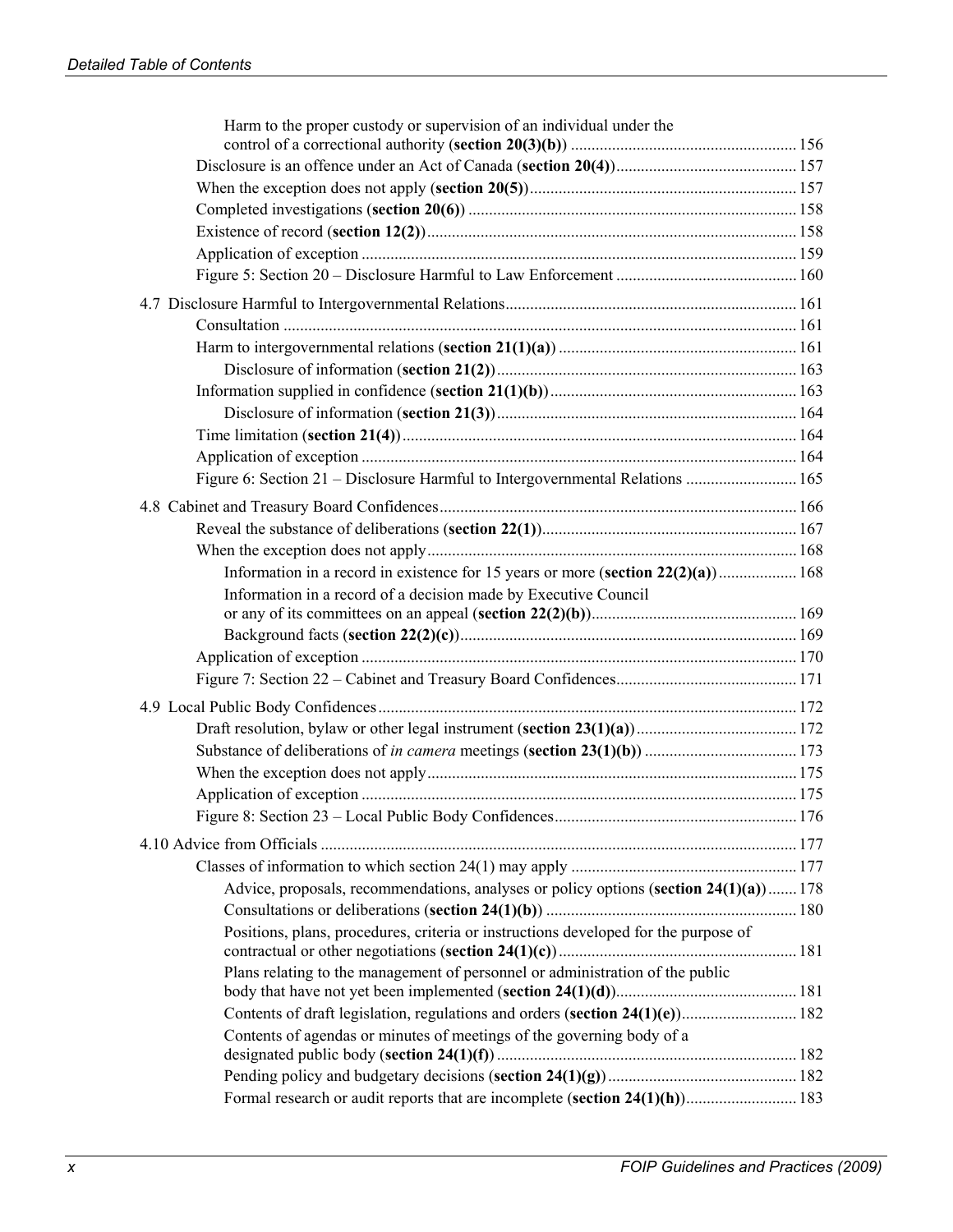| Statements of the reasons for decisions made in the exercise of a discretionary power |  |
|---------------------------------------------------------------------------------------|--|
|                                                                                       |  |
|                                                                                       |  |
| Results of background scientific or technical research in connection with             |  |
|                                                                                       |  |
| Instructions or guidelines issued to public body officers or employees                |  |
| Substantive rule or policy statement used to interpret legislation or administer      |  |
| Records relating to an audit by the Chief Internal Auditor of Alberta                 |  |
|                                                                                       |  |
|                                                                                       |  |
|                                                                                       |  |
|                                                                                       |  |
|                                                                                       |  |
|                                                                                       |  |
|                                                                                       |  |
| Financial, commercial, scientific, technical or other information where               |  |
| Financial loss, prejudice to competitive position, or interfere with                  |  |
| Research information where employee or public body could be deprived of priority      |  |
|                                                                                       |  |
|                                                                                       |  |
| Figure 10: Section 25 – Disclosure Harmful to Economic and Other Interests            |  |
|                                                                                       |  |
|                                                                                       |  |
|                                                                                       |  |
|                                                                                       |  |
|                                                                                       |  |
|                                                                                       |  |
|                                                                                       |  |
|                                                                                       |  |
|                                                                                       |  |
|                                                                                       |  |
|                                                                                       |  |
| Case-by-case privilege applied to Crown records                                       |  |
|                                                                                       |  |
|                                                                                       |  |
|                                                                                       |  |
|                                                                                       |  |
|                                                                                       |  |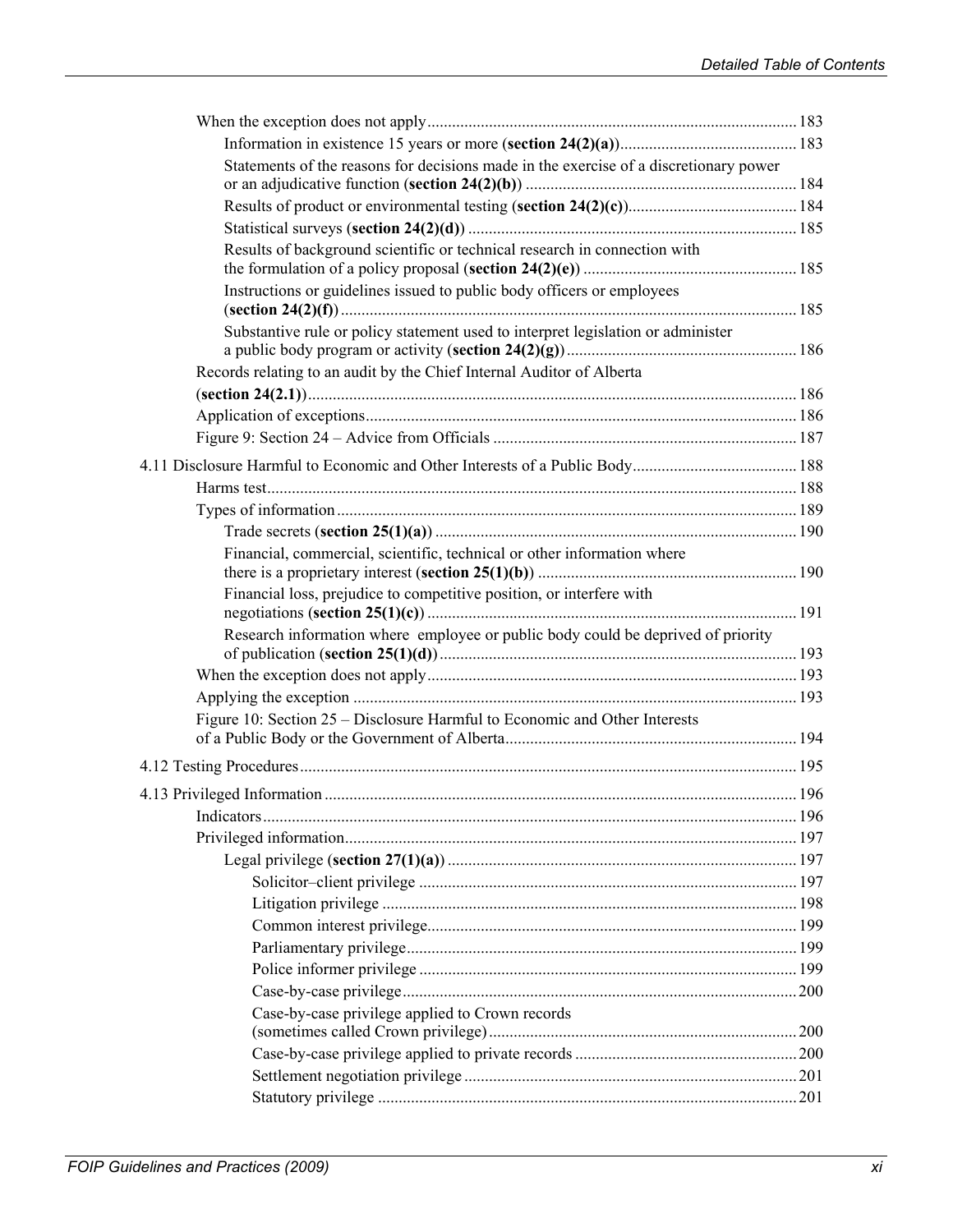|    | Information relating to the provision of advice or other services (section $27(1)(c)$ )202 |  |
|----|--------------------------------------------------------------------------------------------|--|
|    |                                                                                            |  |
|    |                                                                                            |  |
|    |                                                                                            |  |
|    |                                                                                            |  |
|    |                                                                                            |  |
|    |                                                                                            |  |
|    |                                                                                            |  |
|    |                                                                                            |  |
|    |                                                                                            |  |
|    |                                                                                            |  |
|    |                                                                                            |  |
|    |                                                                                            |  |
|    |                                                                                            |  |
|    |                                                                                            |  |
|    |                                                                                            |  |
|    |                                                                                            |  |
| 5. |                                                                                            |  |
|    |                                                                                            |  |
|    |                                                                                            |  |
|    |                                                                                            |  |
|    |                                                                                            |  |
|    |                                                                                            |  |
|    |                                                                                            |  |
|    |                                                                                            |  |
|    |                                                                                            |  |
|    |                                                                                            |  |
|    |                                                                                            |  |
|    |                                                                                            |  |
|    |                                                                                            |  |
|    |                                                                                            |  |
|    |                                                                                            |  |
|    |                                                                                            |  |
|    |                                                                                            |  |
|    |                                                                                            |  |
|    |                                                                                            |  |
|    |                                                                                            |  |
|    |                                                                                            |  |
|    |                                                                                            |  |
|    |                                                                                            |  |
|    |                                                                                            |  |
|    |                                                                                            |  |
|    |                                                                                            |  |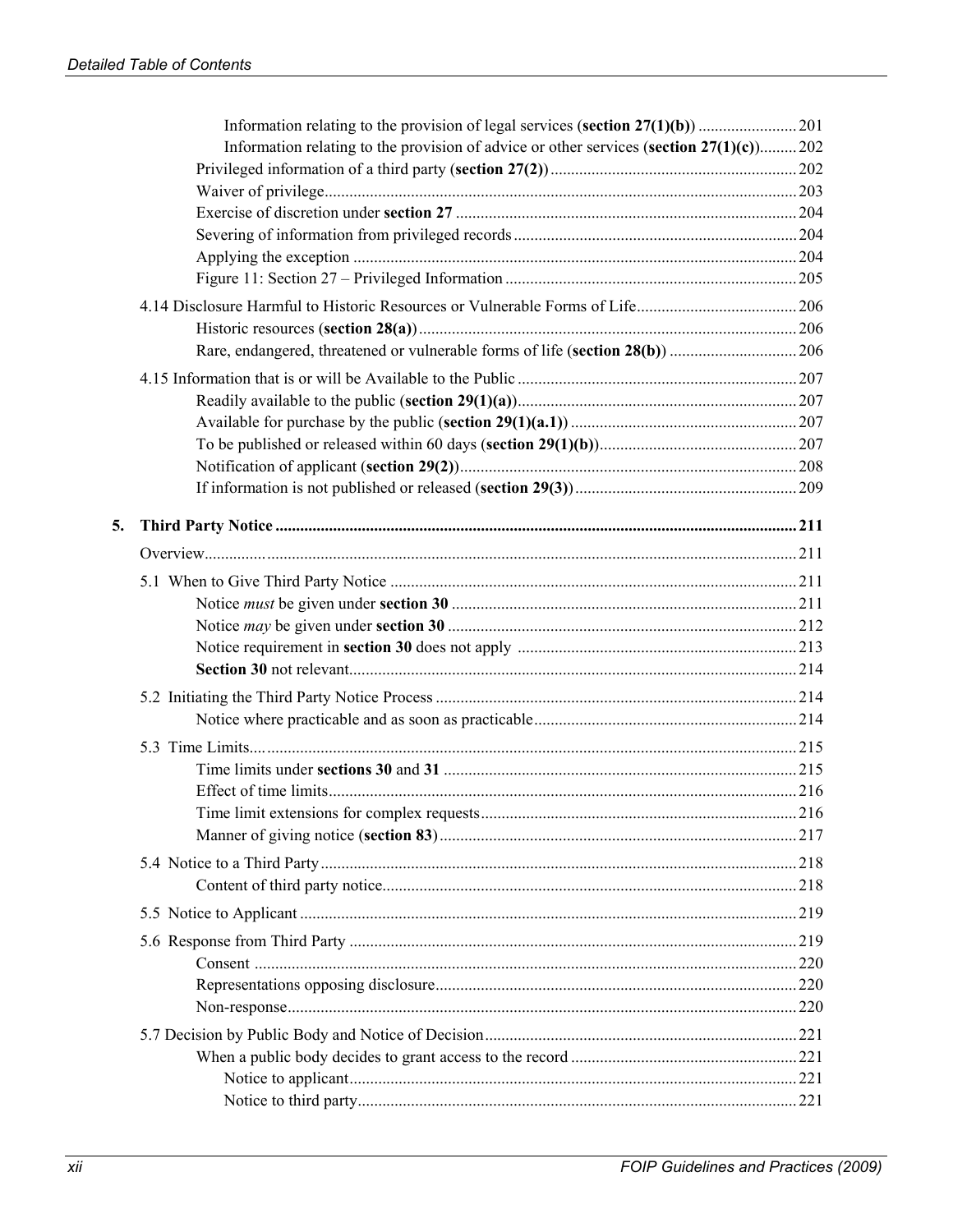| 6. |                                                                                             |  |
|----|---------------------------------------------------------------------------------------------|--|
|    |                                                                                             |  |
|    |                                                                                             |  |
|    |                                                                                             |  |
|    |                                                                                             |  |
|    |                                                                                             |  |
|    |                                                                                             |  |
|    |                                                                                             |  |
|    |                                                                                             |  |
|    |                                                                                             |  |
|    |                                                                                             |  |
|    |                                                                                             |  |
|    | Disclosure of information about a risk of significant harm to the environment               |  |
|    | Disclosure of information clearly in the public interest (section 32(1)(b))228              |  |
|    |                                                                                             |  |
|    |                                                                                             |  |
|    |                                                                                             |  |
|    |                                                                                             |  |
|    |                                                                                             |  |
|    |                                                                                             |  |
| 7. |                                                                                             |  |
|    |                                                                                             |  |
|    |                                                                                             |  |
|    | 235                                                                                         |  |
|    |                                                                                             |  |
|    |                                                                                             |  |
|    |                                                                                             |  |
|    | Relates directly to and is necessary for an operating program or activity                   |  |
|    |                                                                                             |  |
|    |                                                                                             |  |
|    |                                                                                             |  |
|    |                                                                                             |  |
|    |                                                                                             |  |
|    |                                                                                             |  |
|    | Information may be disclosed under Division 2 of Part 2 of the Act (section $34(1)(b)$ )241 |  |
|    | Information is collected in a health or safety emergency (section 34(1)(c))242              |  |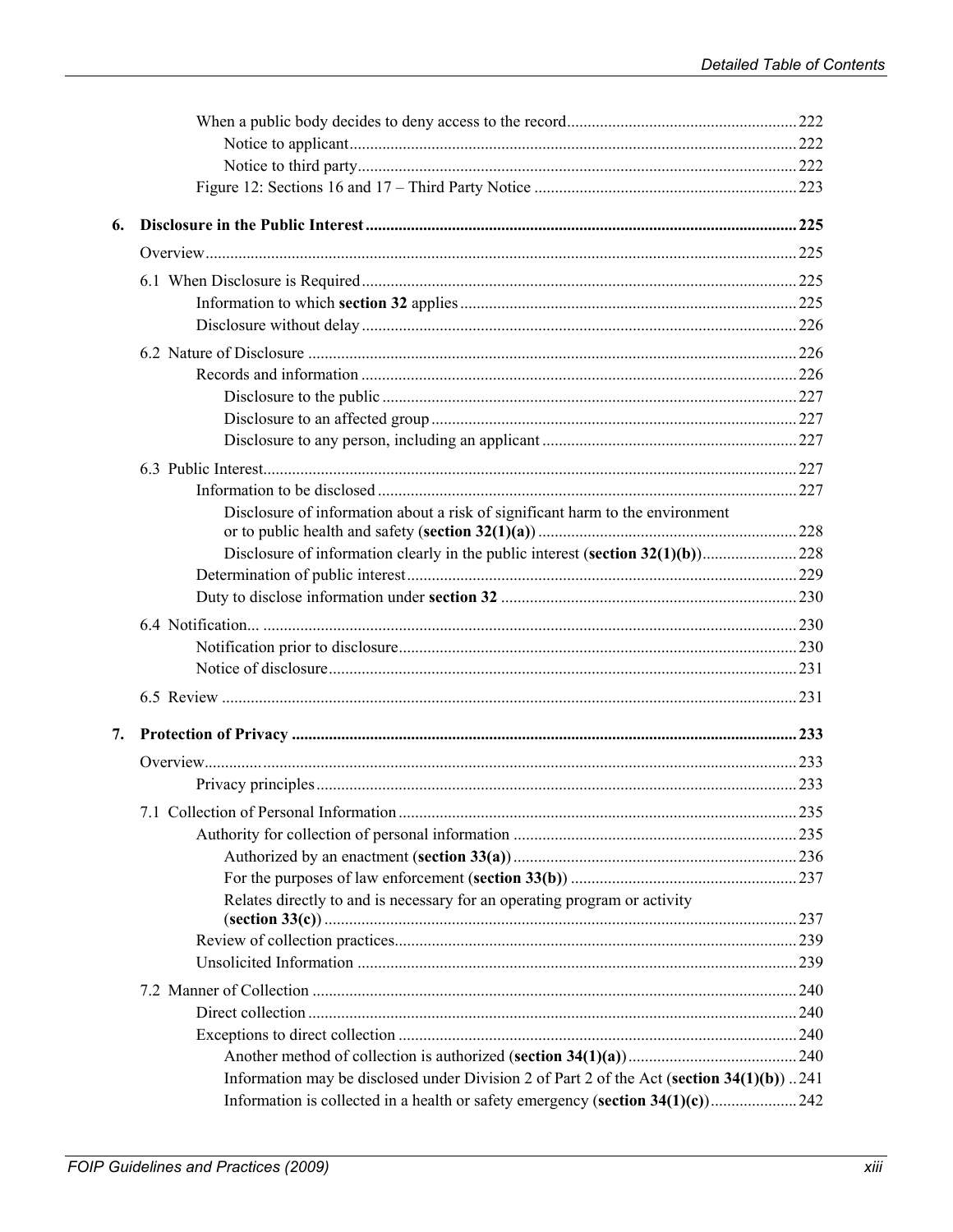| Information is collected to determine suitability for an honour or award                       |      |
|------------------------------------------------------------------------------------------------|------|
|                                                                                                |      |
| Information is collected from published or other public sources for fund-raising               |      |
| Information is collected for the purpose of law enforcement (section $34(1)(g)$ ) 243          |      |
| Information is collected for the purpose of collecting a fine or debt (section $34(1)(h)$ )244 |      |
| Information concerns the history, release or supervision of an individual                      |      |
|                                                                                                |      |
| Information is collected for use in the provision of legal services to the                     |      |
|                                                                                                |      |
| Information is necessary to determine eligibility to participate in a program                  |      |
| Information is necessary to verify eligibility to participate in a program                     |      |
|                                                                                                |      |
| Information is collected by the Public Trustee or the Public Guardian                          |      |
|                                                                                                |      |
| Information is collected for the purpose of enforcing a maintenance order                      |      |
|                                                                                                |      |
| Information is collected to manage or administer personnel of the public body                  |      |
| Information is collected to assist in researching or validating the claims, disputes or        |      |
|                                                                                                |      |
|                                                                                                |      |
|                                                                                                |      |
|                                                                                                |      |
|                                                                                                |      |
|                                                                                                |      |
|                                                                                                |      |
|                                                                                                |      |
|                                                                                                |      |
|                                                                                                |      |
|                                                                                                |      |
|                                                                                                |      |
|                                                                                                |      |
|                                                                                                |      |
|                                                                                                |      |
|                                                                                                |      |
|                                                                                                | .260 |
|                                                                                                |      |
|                                                                                                |      |
| For a purpose for which the information may be disclosed to a public body                      |      |
| Information in alumni records of a post-secondary educational body for fund-raising            | 263  |
|                                                                                                | .263 |
|                                                                                                |      |
|                                                                                                |      |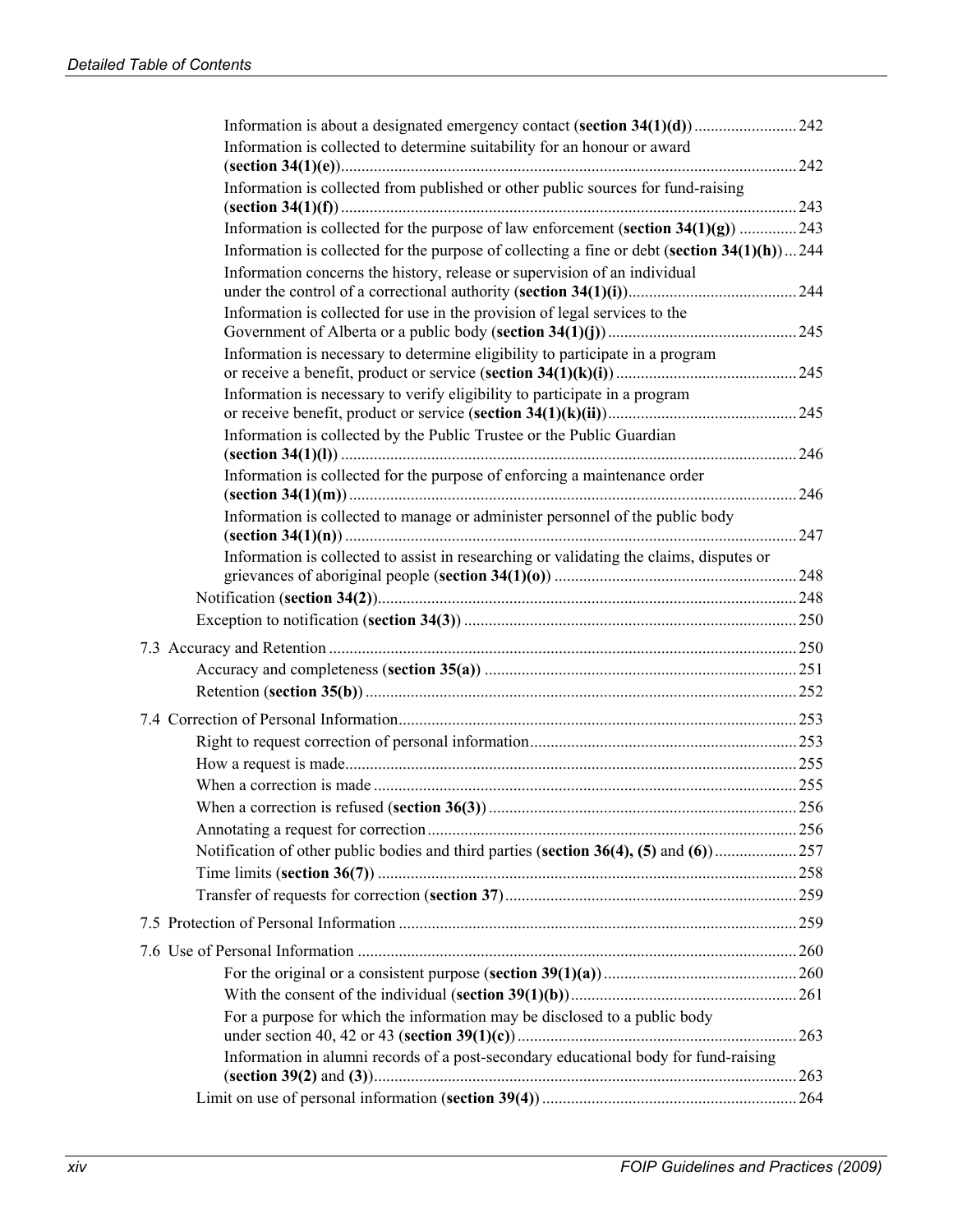| Disclosure that would not be an unreasonable invasion of a third party's privacy                                                                  |  |
|---------------------------------------------------------------------------------------------------------------------------------------------------|--|
|                                                                                                                                                   |  |
|                                                                                                                                                   |  |
| Disclosure to comply with an enactment of Alberta or Canada or with a treaty,<br>arrangement or agreement under an enactment of Alberta or Canada |  |
| Disclosure that is authorized or required by an enactment of Alberta or Canada                                                                    |  |
|                                                                                                                                                   |  |
| Disclosure to an officer or employee of the public body, or to a member                                                                           |  |
|                                                                                                                                                   |  |
| Disclosure to enforce a legal right of the Government of Alberta or a public body                                                                 |  |
|                                                                                                                                                   |  |
| Disclosure to determine or verify suitability or eligibility for a program or benefit                                                             |  |
|                                                                                                                                                   |  |
|                                                                                                                                                   |  |
|                                                                                                                                                   |  |
|                                                                                                                                                   |  |
|                                                                                                                                                   |  |
|                                                                                                                                                   |  |
|                                                                                                                                                   |  |
|                                                                                                                                                   |  |
|                                                                                                                                                   |  |
|                                                                                                                                                   |  |
|                                                                                                                                                   |  |
| Disclosure for the management or administration of personnel (section $40(1)(x)$ ) 286                                                            |  |
|                                                                                                                                                   |  |
|                                                                                                                                                   |  |
| Disclosure for supervision of an individual by a correctional authority                                                                           |  |
|                                                                                                                                                   |  |
|                                                                                                                                                   |  |
|                                                                                                                                                   |  |
|                                                                                                                                                   |  |
| Disclosure for administration of the Motor Vehicle Accident Claims Act                                                                            |  |
|                                                                                                                                                   |  |
|                                                                                                                                                   |  |
|                                                                                                                                                   |  |
|                                                                                                                                                   |  |
|                                                                                                                                                   |  |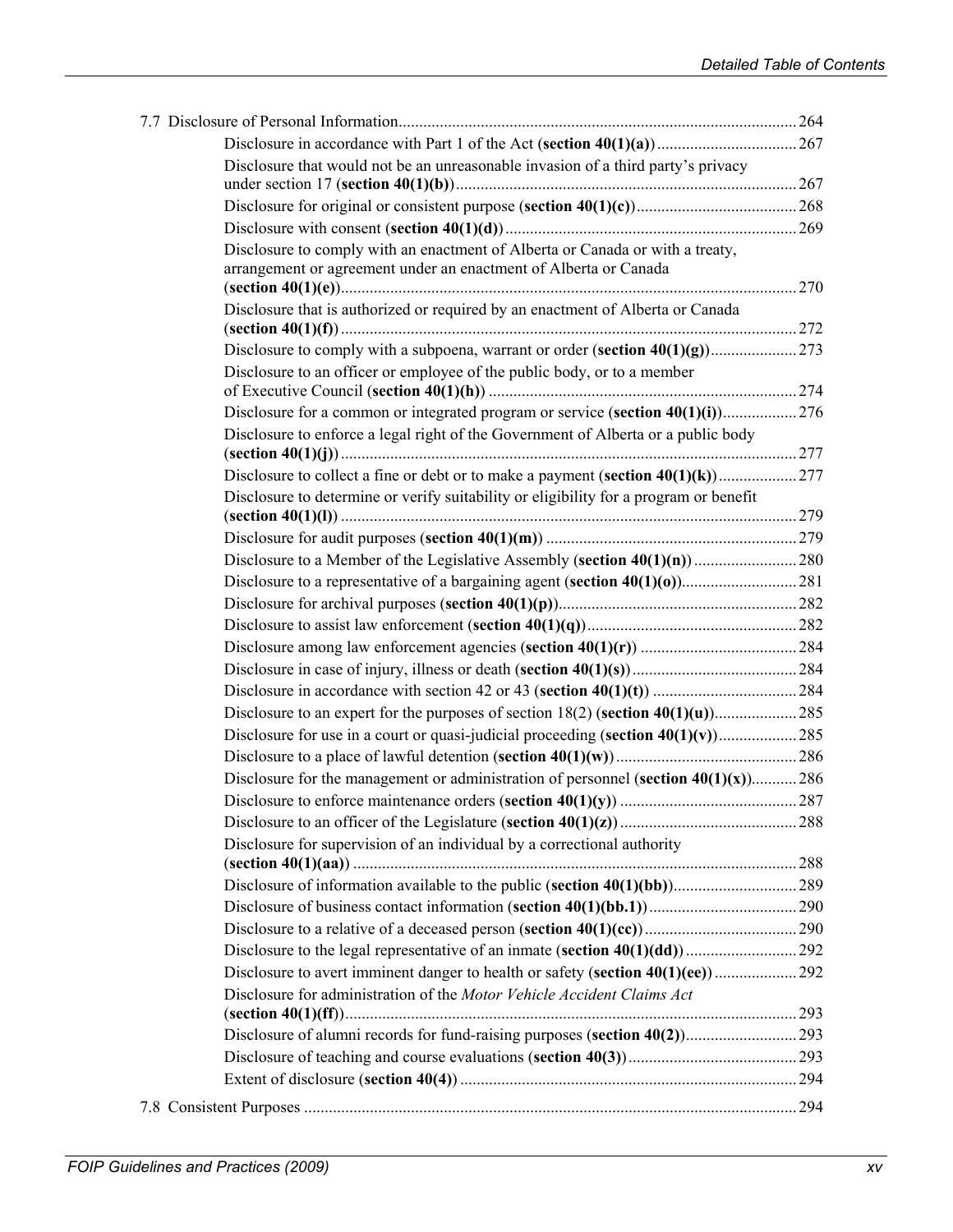| 8. |                                                                        |  |
|----|------------------------------------------------------------------------|--|
|    |                                                                        |  |
|    |                                                                        |  |
|    |                                                                        |  |
|    |                                                                        |  |
|    |                                                                        |  |
|    |                                                                        |  |
|    |                                                                        |  |
|    |                                                                        |  |
|    |                                                                        |  |
|    |                                                                        |  |
|    |                                                                        |  |
|    |                                                                        |  |
|    |                                                                        |  |
|    |                                                                        |  |
|    |                                                                        |  |
|    |                                                                        |  |
|    |                                                                        |  |
|    |                                                                        |  |
|    |                                                                        |  |
|    |                                                                        |  |
|    | Including routine disclosure practices and privacy requirements in the |  |
|    |                                                                        |  |
|    |                                                                        |  |
|    |                                                                        |  |
|    |                                                                        |  |
|    |                                                                        |  |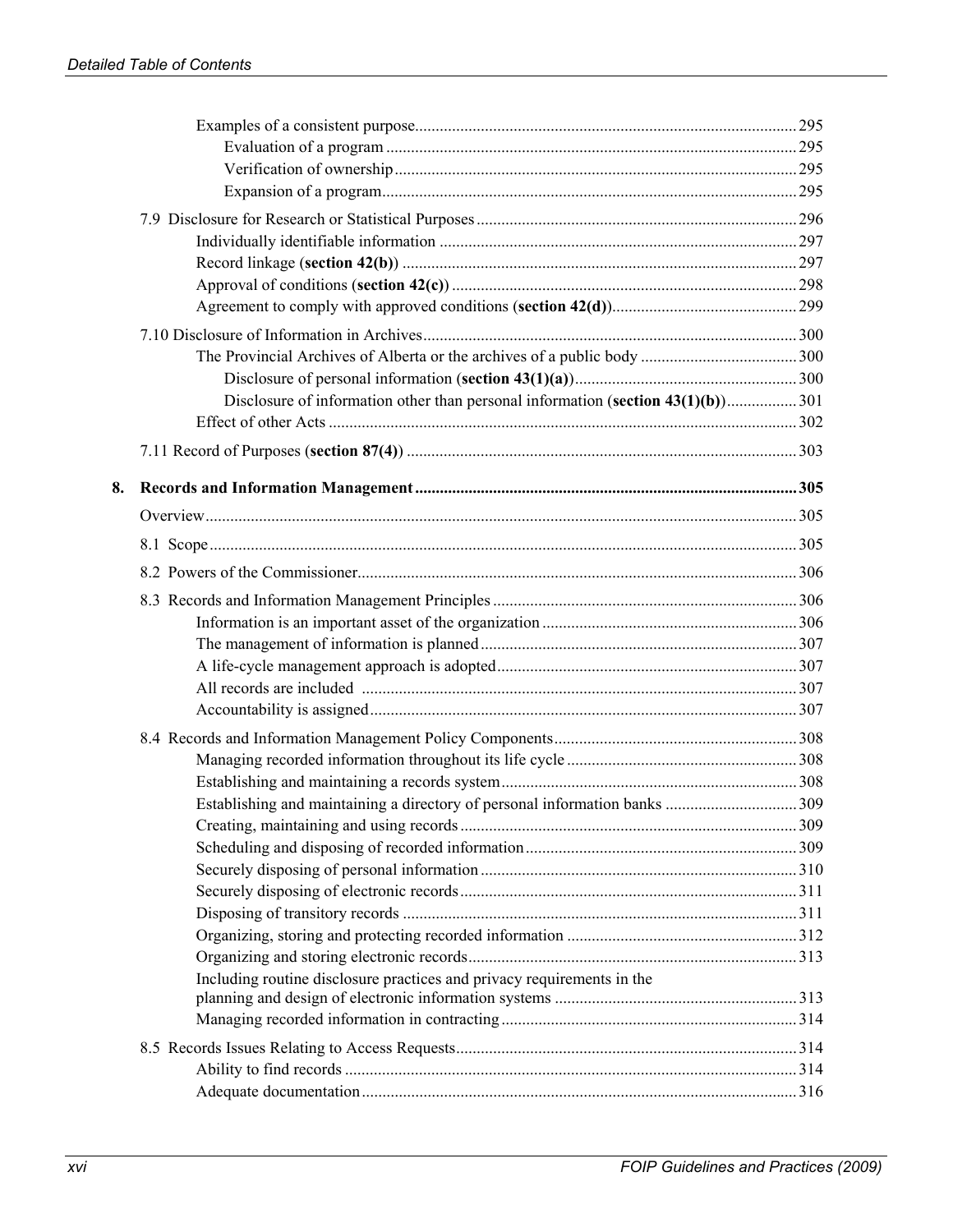| 9. |                                                                                  |  |
|----|----------------------------------------------------------------------------------|--|
|    |                                                                                  |  |
|    |                                                                                  |  |
|    |                                                                                  |  |
|    |                                                                                  |  |
|    |                                                                                  |  |
|    |                                                                                  |  |
|    |                                                                                  |  |
|    |                                                                                  |  |
|    |                                                                                  |  |
|    |                                                                                  |  |
|    |                                                                                  |  |
|    |                                                                                  |  |
|    |                                                                                  |  |
|    |                                                                                  |  |
|    |                                                                                  |  |
|    | 9.2 Privacy Considerations when Planning New Programs, Administrative Practices  |  |
|    |                                                                                  |  |
|    |                                                                                  |  |
|    |                                                                                  |  |
|    |                                                                                  |  |
|    |                                                                                  |  |
|    |                                                                                  |  |
|    |                                                                                  |  |
|    | Understand the role of the Office of the Information and Privacy Commissioner330 |  |
|    |                                                                                  |  |
|    |                                                                                  |  |
|    |                                                                                  |  |
|    |                                                                                  |  |
|    |                                                                                  |  |
|    |                                                                                  |  |
|    |                                                                                  |  |
|    |                                                                                  |  |
|    |                                                                                  |  |
|    |                                                                                  |  |
|    |                                                                                  |  |
|    |                                                                                  |  |
|    |                                                                                  |  |
|    |                                                                                  |  |
|    |                                                                                  |  |
|    |                                                                                  |  |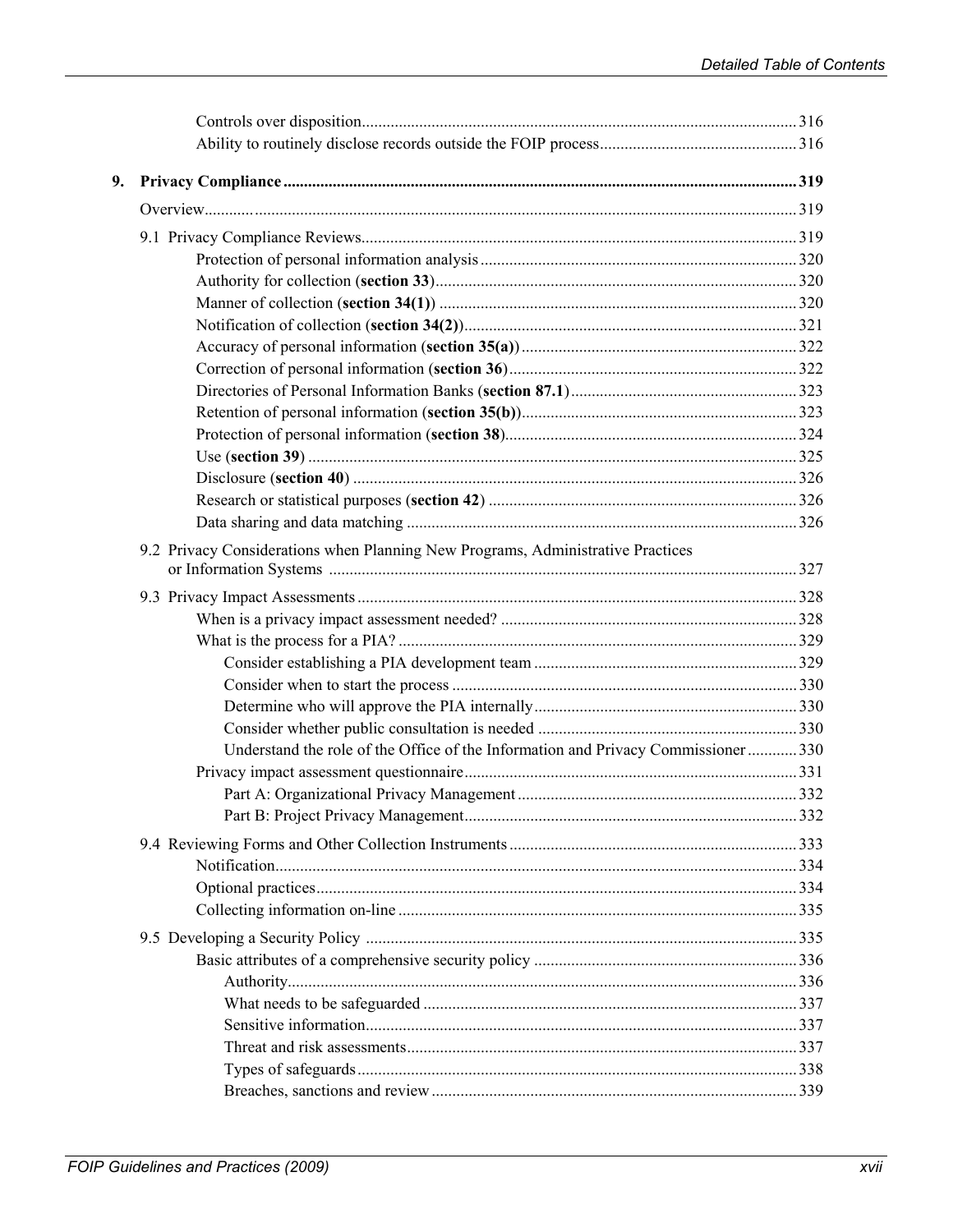| Determine what needs to be protected and what level of protection is required  340     |  |
|----------------------------------------------------------------------------------------|--|
|                                                                                        |  |
| Estimate the likelihood of the threat scenario occurring and the potential impact      |  |
| Assess whether current or proposed security measures are appropriate to reduce         |  |
|                                                                                        |  |
| Identify how to manage the residual risk after implementing safeguards 342             |  |
|                                                                                        |  |
|                                                                                        |  |
|                                                                                        |  |
|                                                                                        |  |
|                                                                                        |  |
|                                                                                        |  |
|                                                                                        |  |
|                                                                                        |  |
| Special conditions relating to the disclosure of information for matching programs 347 |  |
|                                                                                        |  |
|                                                                                        |  |
|                                                                                        |  |
|                                                                                        |  |
|                                                                                        |  |
|                                                                                        |  |
|                                                                                        |  |
|                                                                                        |  |
|                                                                                        |  |
|                                                                                        |  |
|                                                                                        |  |
|                                                                                        |  |
|                                                                                        |  |
|                                                                                        |  |
|                                                                                        |  |
|                                                                                        |  |
|                                                                                        |  |
|                                                                                        |  |
|                                                                                        |  |
|                                                                                        |  |
|                                                                                        |  |
|                                                                                        |  |
|                                                                                        |  |
|                                                                                        |  |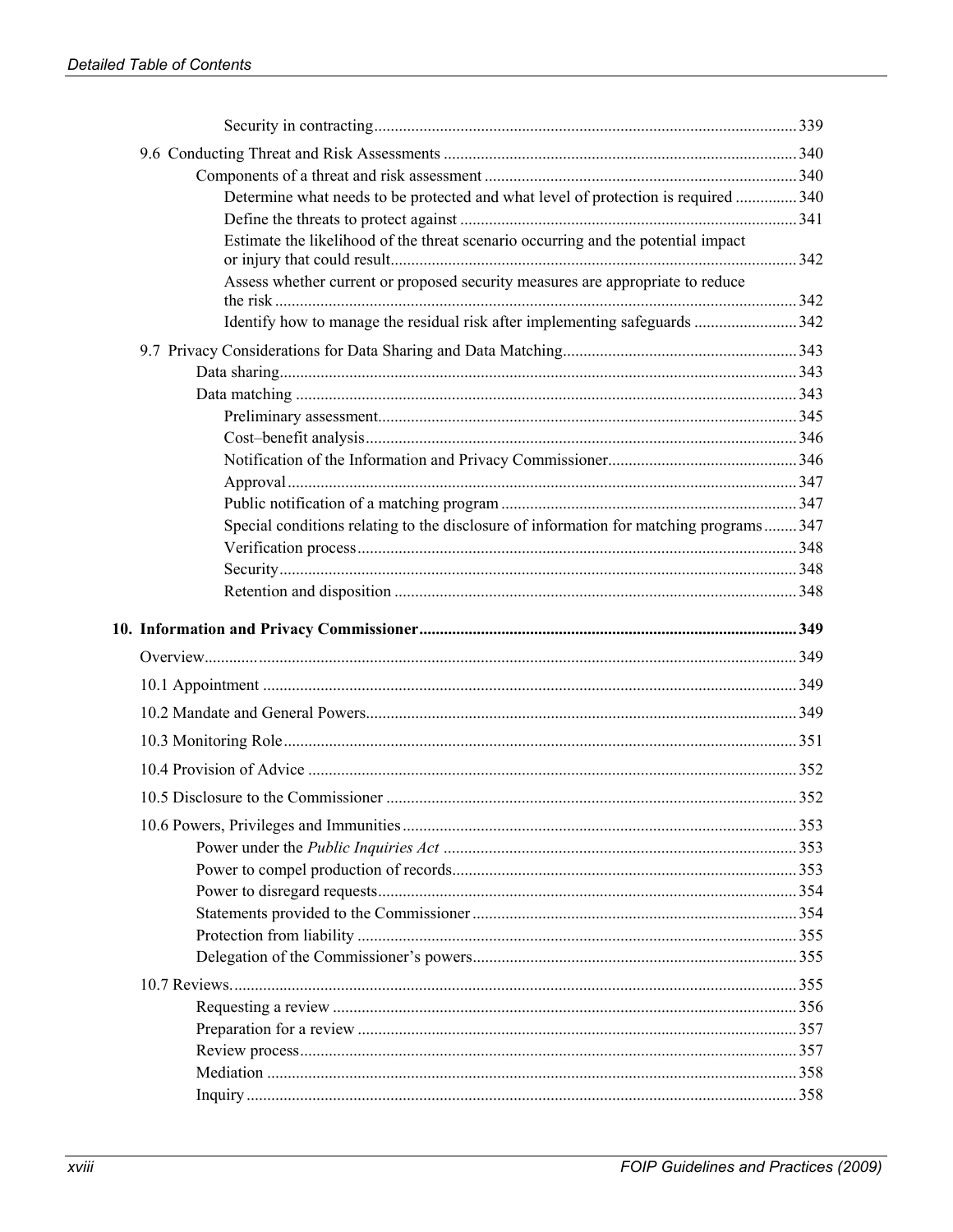|                           | 2.1 Delegation Table - Provisions of the Act for which Delegation of Authority       |  |
|---------------------------|--------------------------------------------------------------------------------------|--|
|                           |                                                                                      |  |
|                           |                                                                                      |  |
|                           |                                                                                      |  |
| A                         |                                                                                      |  |
|                           |                                                                                      |  |
| B                         |                                                                                      |  |
| $\mathcal{C}$             |                                                                                      |  |
| D                         |                                                                                      |  |
| Е                         |                                                                                      |  |
| $\boldsymbol{\mathrm{F}}$ |                                                                                      |  |
| G                         |                                                                                      |  |
| H                         |                                                                                      |  |
| I                         |                                                                                      |  |
| J                         |                                                                                      |  |
| K                         | Letter to Speaker of the Legislative Assembly regarding parliamentary privilege  415 |  |
| L                         |                                                                                      |  |
| M                         |                                                                                      |  |
| N                         |                                                                                      |  |
| $\rm{O}$                  |                                                                                      |  |
| $\mathbf{P}$              |                                                                                      |  |
| Q                         |                                                                                      |  |
| R                         |                                                                                      |  |
| S                         |                                                                                      |  |
|                           | S.1 Notice of processing a request for correction or amendment under the             |  |
|                           |                                                                                      |  |
| T                         |                                                                                      |  |
| U                         |                                                                                      |  |
| V                         |                                                                                      |  |
| W                         |                                                                                      |  |